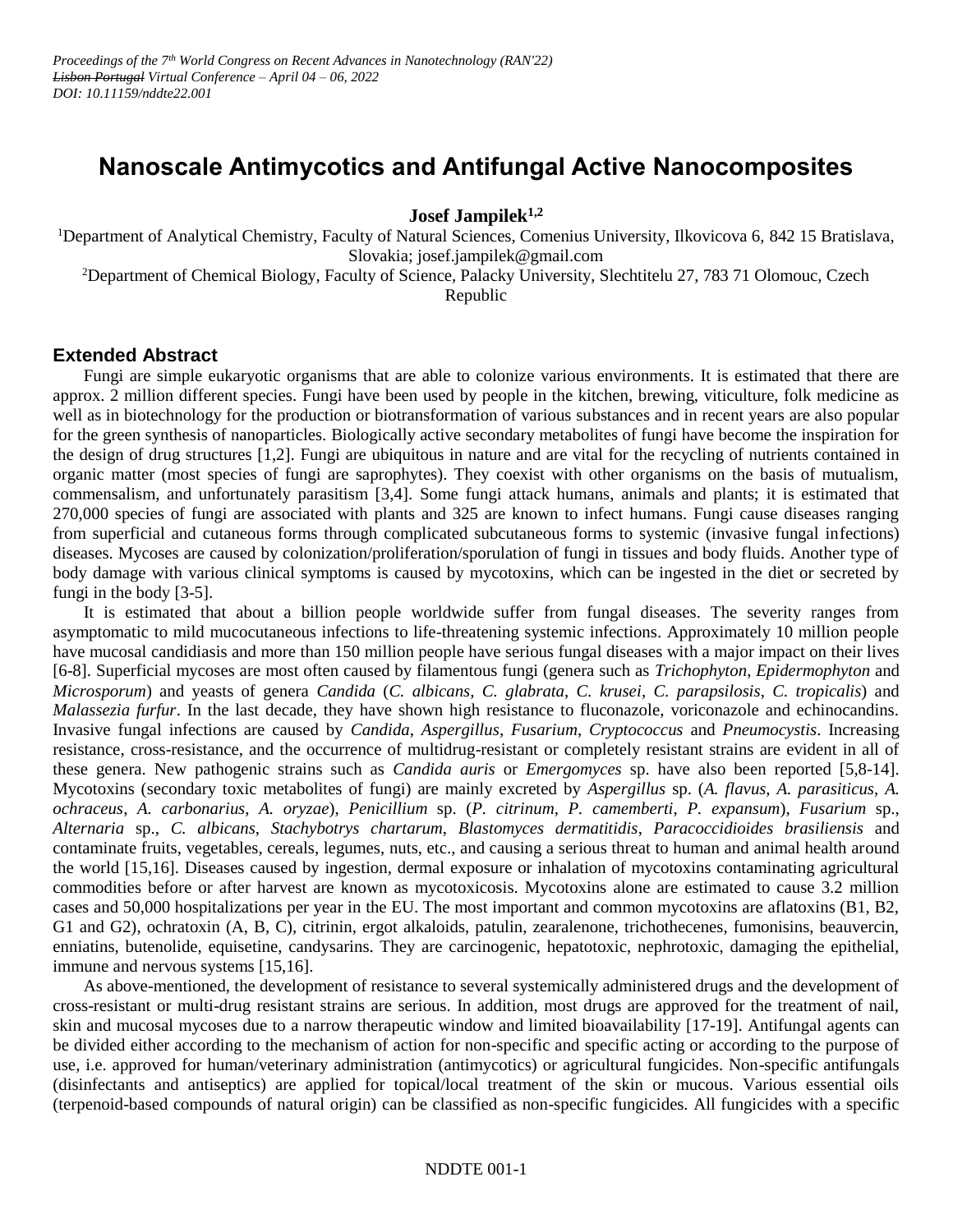mechanism of action are summarized in FRAC Code List© [20]. Antimycotics are summarized, for example, in [21,22]. In general, specific antimycotics can be divided according to the mode of action to six classes. Although there are relatively many antimycotic drugs on the market, most drugs have been approved for topical application. From the group of so-called small molecules (not therapeutic proteins/antibodies) 1 polyene macrolide (amphotericin B), 3 echinocandins (anidulafungin, caspofungin, micafungin), 5 triazoles (fluconazole, isavuconazole, itraconazole, posaconazole, voriconazole), 1 naphthylmethylamine (terbinafine), 1 pyrimidine (flucytosine) and 1 benzofuran (griseofulvin) were approved for the treatment of systemic fungal infections [21,22]. Due to the fast development of resistance, a combination of at least two antimycotic drugs with different mechanisms of actions is recommended not only for the treatment of systemic mycoses but also for the treatment of superficial mycoses [23].

As can be seen, there has been no significant breakthrough in new systemically administered drugs in the last few years [22] and me-too drugs do not solve the problem of growing resistance [24], because if a fungal cell acquires resistance to one drug in the group, it will be resistant to the whole class. One of the reasons why the process of research and development of new antifungals is so complex is the fact that the eukaryotic nature of the fungal cell is very similar to the human cell. Therefore, it is very important to look for antifungals whose mechanism of action focuses on the specific structure of the fungal cell. The process of identifying substances with a new mode of action is relatively long and risky [25,26] and therefore the preparation of nanoparticles/nanoformulations of existing antifungals has become the first choice approach [27-36].

The aim of this contribution is to summarize the most recent results of nanoformulations of antifungal drugs/agricultural fungicides and other various antifungal active nanocomposites divided according to the materials used and discuss individual nanostructures suitable for their effective encapsulation. Nanosystems with magnetic, photothermal or photodynamic effects are also briefly described.

*This study was supported by the Slovak Research and Development Agency (Grant No. APVV-17-0373).*

## **References**

- [1] J. Singh, P. Gehlot, *New and Future Developments in Microbial Biotechnology and Bioengineering*. Amsterdam: Elsevier, 2021.
- [2] S. Ghosh, R. Ahmad, M. Zeyaullah, S.K. Khare, "Microbial nano-factories: synthesis and biomedical applications," *Front. Chem.* vol. 9, 626834, 2021.
- [3] M. Buckley. (2022, March 22). *The Fungal Kingdom: Diverse and Essential Roles in Earth's Ecosystem*. Washington (DC): American Society for Microbiology, 2008. [Online]. Available: https://www.ncbi.nlm.nih.gov/books/NBK559443.
- [4] S. Fowler, R. Roush, J. Wise. (2022, March 22). "Diversity of microbes, fungi, and protists," in *Concepts of Biology*, OpenStax CNX, 2019, chapter 13. [Online]. Available: https://opentextbc.ca/conceptsofbiologyopenstax/chapter/fungi/.
- [5] Fungal Infections. (2022, March 22). MSD and the MSD Manuals. Merck and Co., Inc., Kenilworth, NJ, USA. [Online]. Available: https://www.msdmanuals.com/home/infections/fungal-infections.
- [6] F. Bongomin, S. Gago, R.O. Oladele, D.W. Denning, "Global and multi-national prevalence of fungal diseasesestimate precision," *J. Fungi* vol. 3, 57, 2017.
- [7] M.G. Frias-De-Leon, R Pinto-Almazan, R. Hernandez-Castro, E. Garcia-Salazar, P. Meza-Meneses; C. Rodriguez-Cerdeira; R. Arenas; E. Conde-Cuevas; G. Acosta-Altamirano; E. Martinez-Herrera, "Epidemiology of systemic mycoses in the COVID-19 pandemic," *J. Fungi* vol. 7, 556, 2021.
- [8] K.E. Pristov, M.A. Ghannoum, "Resistance of Candida to azoles and echinocandins worldwide," *Clin. Microbiol. Infect.* vol. 25, pp. 792-798, 2019.
- [9] Y. Li, Y. Gao, X. Niu, Y. Wu, Y. Du, Y. Yang, R. Qi, H. Chen, X. Gao, B. Song, X. Guan, "A 5-year review of invasive fungal infection at an academic medical center," *Front. Cell. Infect. Microbiol.* vol. 10, 553648, 2020.
- [10] C. Firacative, "Invasive fungal disease in humans: are we aware of the real impact?," *Mem. Inst. Oswaldo Cruz* vol. 115, e200430, 2020.
- [11] A. Samaddar, A. Sharma, "Emergomycosis, an emerging systemic mycosis in immunocompromised patients: Current trends and future prospects," *Front. Med.* vol. 8, 670731, 2021.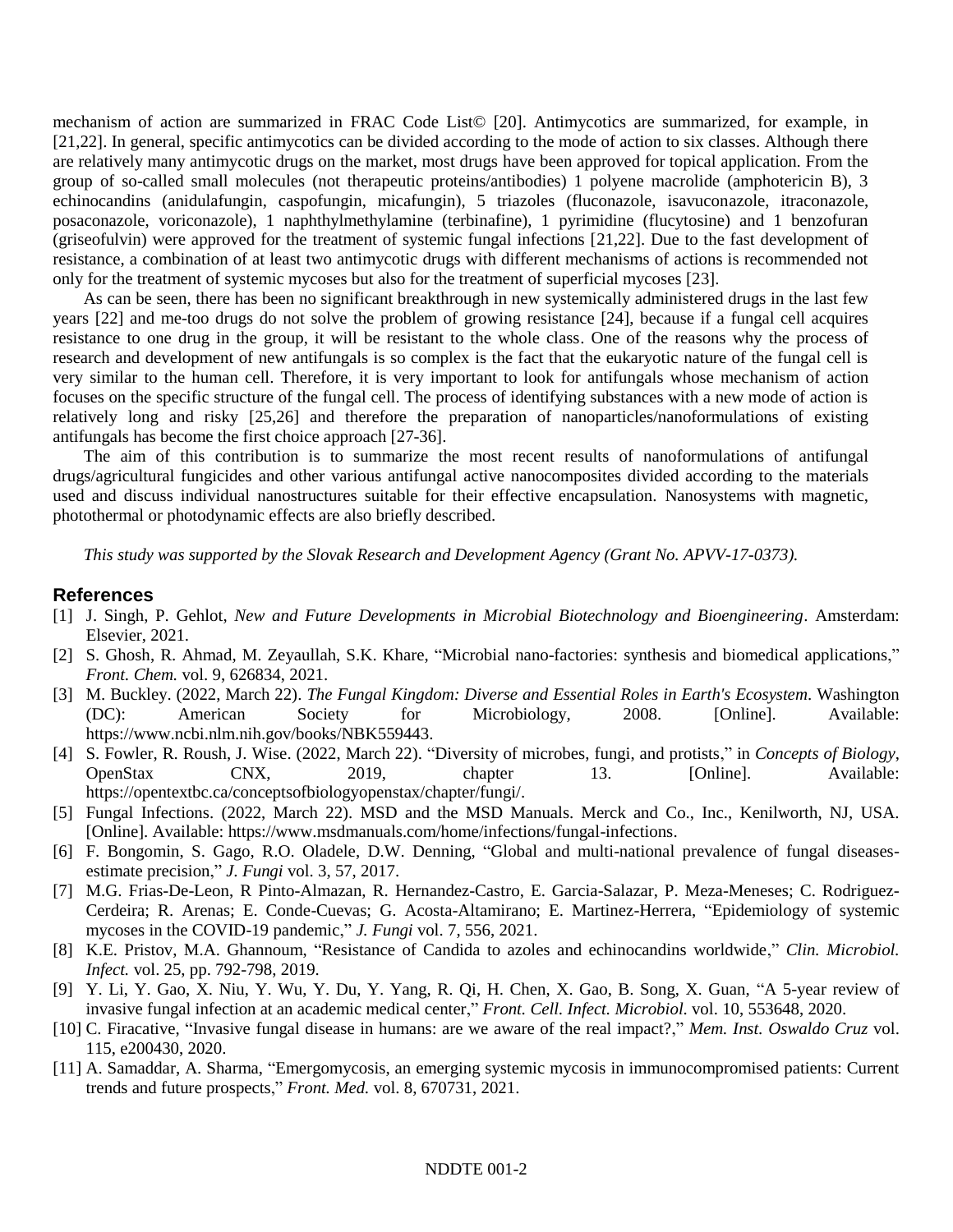- [12] J. Kmeid, J.F. Jabbour, SS. Kanj, "Epidemiology and burden of invasive fungal infections in the countries of the Arab League," *J. Inf. Publ. Health* vol. 13, 2080-2086, 2020.
- [13] J.P. Donnelly, S.C. Chen, CA. Kauffman, W.J. Steinbach, J.W. Baddley, P.E. Verweij, C.J. Clancy, J.R. Wingard, S.R. Lockhart, A.H. Groll, T.C. Sorrell, M. Bassetti, H. Akan, B.D. Alexander, D. Andes, E. Azoulay, R. Bialek, R.W. Bradsher, S. Bretagne, T. Calandra, A.M. Caliendo, E. Castagnola, M. Cruciani, M. Cuenca-Estrella, C.F. Decker, S.R. Desai, B. Fisher, T. Harrison, C.P. Heussel, H.E. Jensen, C.C. Kibbler, D.P. Kontoyiannis, B.J. Kullberg, K. Lagrou, F. Lamoth, T. Lehrnbecher, J. Loeffler, O. Lortholary, J. Maertens, O. Marchetti, K.A. Marr, H. Masur, J.F. Meis, C.O. Morrisey, M. Nucci, L. Ostrosky-Zeichner, L. Pagano, T.F. Patterson, J.R. Perfect, Z. Racil, E. Roilides, M. Ruhnke, C.S. Prokop, S. Shoham, M.A. Slavin, D.A. Stevens, G.R. Thompson, J.A. Vazquez, C. Viscoli, T.J. Walsh, A. Warris, L.J. Wheat, P.L. White, T.E. Zaoutis, P.G. Pappas, "Revision and update of the consensus definitions of invasive fungal disease from the European Organization for Research and Treatment of Cancer and the mycoses study group education and research consortium," *Clin. Inf. Dis.* vol. 71, pp. 1367-1376, 2020.
- [14] H. Zhang, A. Zhu, "Emerging invasive fungal infections: clinical features and controversies in diagnosis and treatment processes," *Infect. Drug Resist.* vol. 13, 607-615, 2020.
- [15] WHO. (2022, March 22). Mycotoxins. [Online]. Available: https://www.who.int/news-room/factsheets/detail/mycotoxins.
- [16] T. Ekwomadu, "Toxic fungi: what's in your food?," *Sci. Today*, 2016. [Online]. Available: https://sciencetoday.co.za/2016/11/14/toxic-fungi-whats-in-your-food.
- [17] WHO. (2022, March 22). Global Antimicrobial Resistance Surveillance System (GLASS) Early Implementation Protocol for the Inclusion of Candida spp., 2019. [Online]. Available: https://www.who.int/publications/i/item/WHO-WSI-AMR-2019.4.
- [18] WHO. (2022, March 22). Antifungal Expert Group on Identifying Priority Fungal Pathogens: Meeting Report 2020. [Online]. Available: https://www.who.int/publications/i/item/9789240006355.
- [19] WHO. (2022, March 22). Global Antimicrobial Resistance and Use Surveillance System (GLASS) Report 2021. [Online]. Available: https://www.who.int/publications/i/item/9789240027336.
- [20] FRAC Code List© 2021. (2022, March 22). [Online]. Available: https://www.frac.info/docs/defaultsource/publications/frac-code-list/frac-code-list-2021--final.pdf?sfvrsn=f7ec499a\_2.
- [21] R.K. Griffith, "Drugs used to treat fungal infections," in *Foye's Principles of Medicinal Chemistry*, 8th Edition, V.F. Roche, S.W. Zito, T. Lemke, D.A. Williams, Eds. Philadelphia: Wolters Kluwer, 2019, pp. 1260-1275.
- [22] S.G. Revankar. (2022, March 22). "*Antifungal drugs*," in Merck Manual Professional Version. [Online]. Available: https://www.merckmanuals.com/professional/infectious-diseases/fungi/antifungal-drugs.
- [23] M. Campitelli, N. Zeineddine, G. Samaha, S. Maslak, "Combination antifungal therapy: A review of current data," *J. Clin. Med. Res.* vol. 9, pp. 451-456, 2017.
- [24] J. Jampilek, "How can we bolster the antifungal drug discovery pipeline?," *Future Med. Chem.* vol. 8, pp. 1393-1397, 2016.
- [25] J. Jampilek, "Potential of agricultural fungicides for antifungal drug discovery," *Expert Opin. Drug Dis.* vol. 11, pp. 1- 9, 2016.
- [26] Y.L. Chang, S.J. Yu, J. Heitman, M. Wellington, Y.L. Chen, "New facets of antifungal therapy," *Virulence* vol. 8, pp. 222-236, 2017.
- [27] J. Jampilek, K. Kralova, "Nano-antimicrobials: Activity, benefits and weaknesses," in Nanostructures for Antimicrobial Therapy, A. Ficai, A.M. Grumezescu, Eds. Amsterdam: Elsevier, 2017, pp. 23-54.
- [28] J. Jampilek, K. Kralova, "Nano-biopesticides in agriculture: State of art and future opportunities," in *Nano-Biopesticides Today and Future Perspectives*, O. Koul, Ed. Amsterdam: Academic Press & Elsevier, 2019, pp. 397- 447.
- [29] J. Jampilek, K. Kralova, "Beneficial effects of metal- and metalloid-based nanoparticles on crop production," in *Nanotechnology for Agriculture – Advances for Sustainable Agriculture*. D.G. Panpatte, Y.K. Jhala, Eds. Singapore: Springer Nature, 2019, pp. 161-219.
- [30] J. Jampilek, K. Kralova. "Impact of nanoparticles on toxigenic fungi," in *Nanomycotoxicology – Treating Mycotoxins in Nano Way*, M. Rai, K.A. Abd-Elsalam, Eds. London: Academic Press & Elsevier, 2020, pp. 309-348.